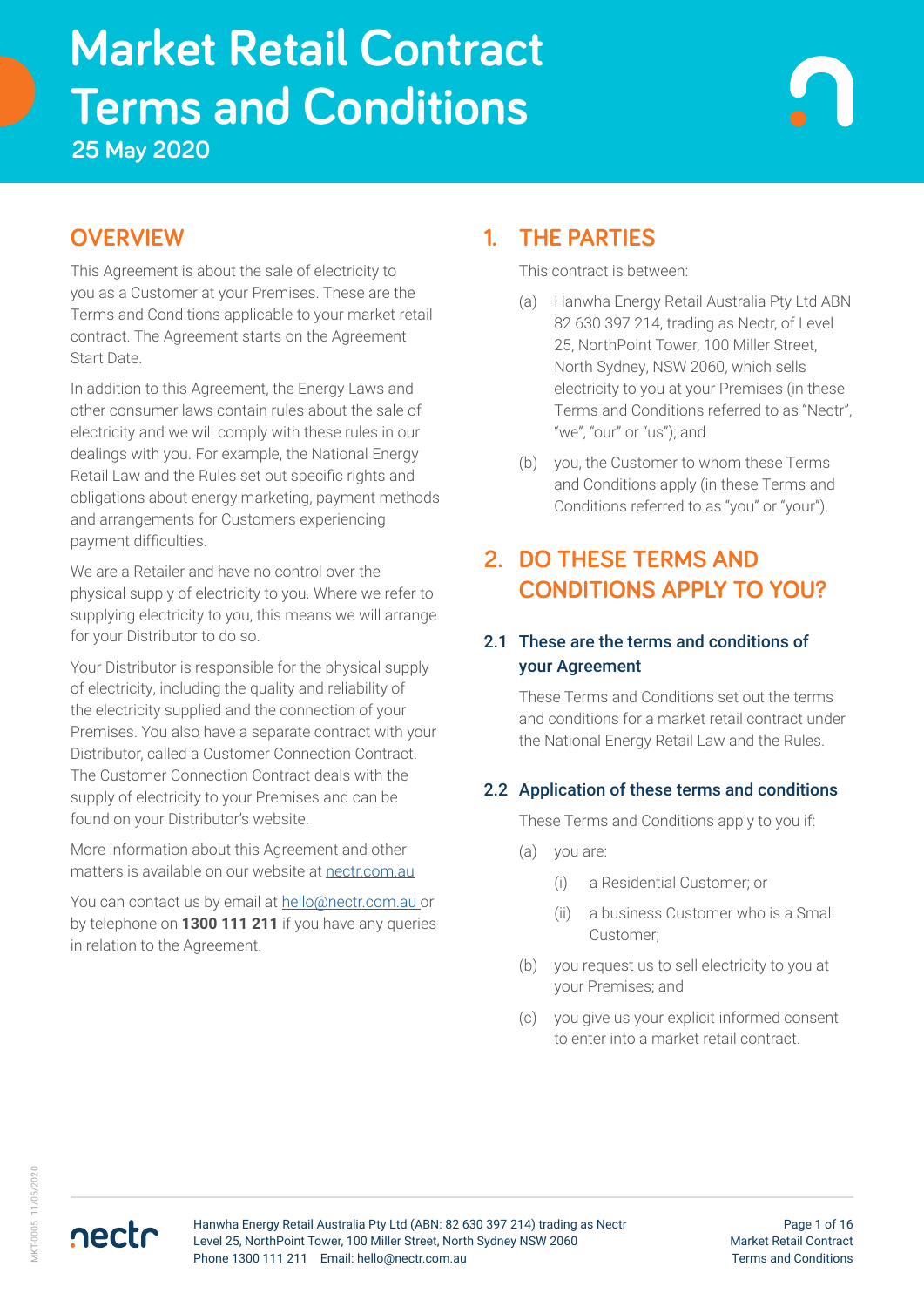# **3. WHAT IS THE TERM OF THE AGREEMENT?**

#### 3.1 When does the Agreement start?

This Agreement commences on the Agreement Start Date.

### 3.2 Important Notice to you: Cooling off

- (a) You can cancel your Agreement without penalty within 10 Business Days from and including the day after you signed or received the Agreement and the Nectr Welcome Pack from us (**Cooling Off Period**) by:
	- (i) calling us;
	- (ii) emailing us; or
	- (iii) completing and returning to us the Nectr Cancellation Notice provided to you with these Terms and Conditions.
- (b) You can cancel the Agreement at any time during the Cooling Off Period even if you have agreed to or accepted the Agreement.
- (c) Further details about your additional rights to cancel the Agreement are set out in the Nectr Cancellation Notice provided to you with these Terms and Conditions.

### 3.3 When will we start supplying electricity to you?

We will not begin supplying electricity to you under this Agreement until:

- (a) your Cooling Off Period expires unless otherwise agreed by both you and us;
- (b) your Premises are connected to the distribution network; and
- (c) if you are transferring to us from another Retailer, on or after the Transfer Complete Date.

### 3.4 When does the Agreement end?

- (a) This Agreement ends:
	- (i) if you give us a notice stating you wish to end the Agreement – subject to clause 3.4(b), on a date advised by us of which we will give you at least 5 but no more than 20 Business Days' notice;
	- (ii) if you are no longer a Small Customer, subject to clause 3.4(b):
		- (A) on a date specified by us, of which we will give you at least 5 but no more than 20 Business Days' notice; or
		- (B) if you have not told us of a change in the use of your electricity – from the time of the change in use;
	- (iii) if we both agree to a date to end the Agreement – on the date that is agreed;
	- (iv) if you start to buy electricity for the Premises:
		- (A) from us under a different customer retail contract – on the date that retail contract starts; or
		- (B) from a different Retailer under a different customer retail contract – on the date that Retailer becomes the financially responsible retailer for the Premises;
	- (v) if a different Customer starts to buy electricity for the Premises – on the date that Customer's contract starts;
	- (vi) if the Premises are disconnected and you have not met the requirements in the Rules for reconnection – 10 Business Days from the date of Disconnection, or
	- (vii) in any other circumstances, 20 Business Days after the date on which notice of termination is given by us,

whichever occurs first.



Page 2 of 16 Market Retail Contract Terms and Conditions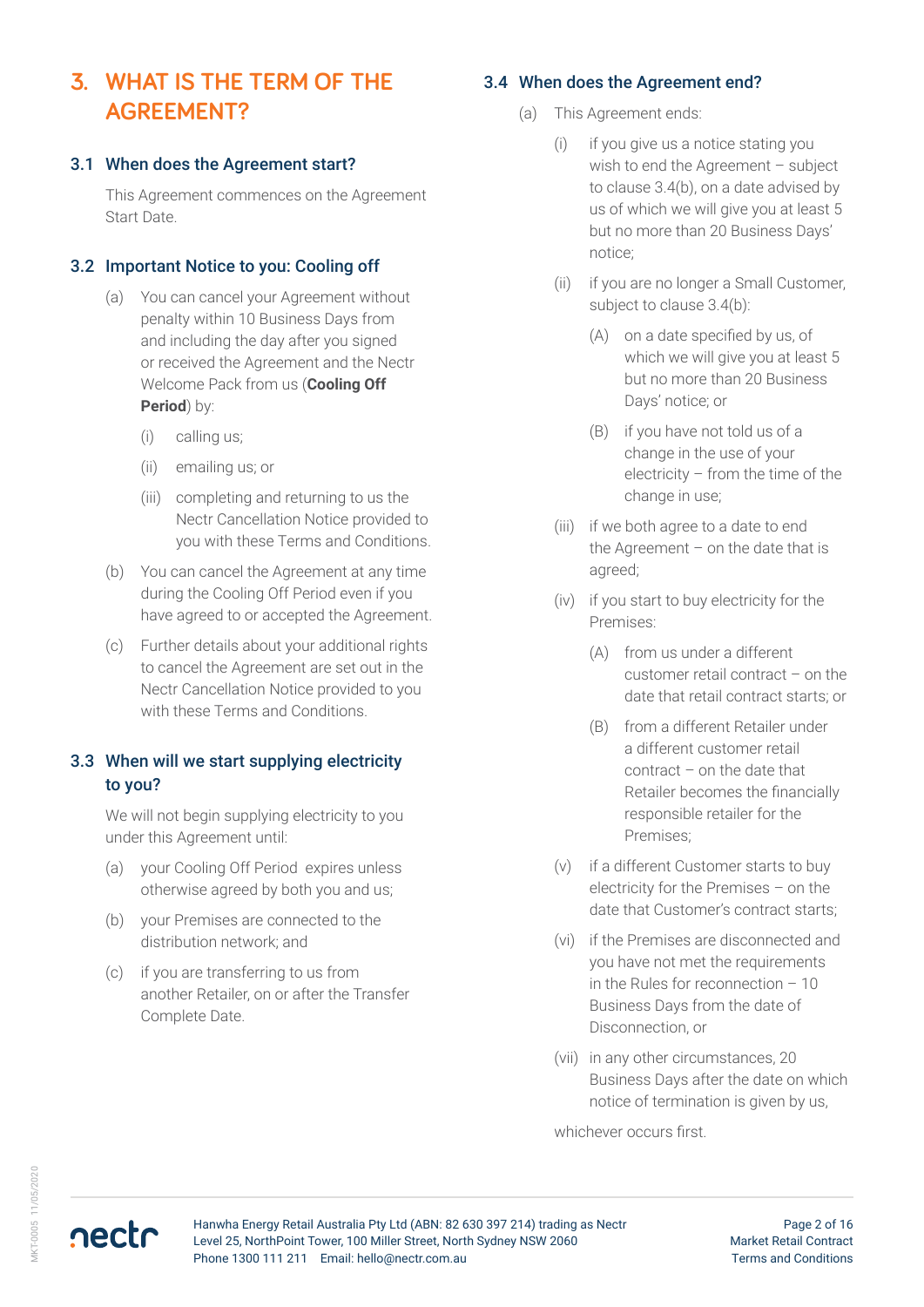- (b) If you do not give us safe and unhindered access to the Premises to conduct a final meter reading (where relevant), this Agreement will not end under clause  $3.4(a)(i)$  or clause  $3.4(a)(ii)$  until we have issued you a final bill and you have paid any outstanding amount for the sale of electricity.
- (c) Rights and obligations accrued before the end of this Agreement continue despite the end of the Agreement, including any obligations to pay amounts to us.
- (d) Unless we provide you with prior notice, these Terms and Conditions will continue to apply to a new Energy Plan or any further period of your existing Energy Plan.

### 3.5 Vacating your Premises

- (a) If you are vacating your Premises you may request us to transfer this Agreement to your new Premises. After receiving such a request, we may, at our sole discretion:
	- (i) offer to transfer your existing Energy Plan to the new Premises (including any residual "Fixed Benefit Period" (if any)); or
	- (ii) offer to place you on a new Energy Plan for the new Premises.
- (b) If you are vacating your Premises and you do not accept any offer (if any) provided by us under clause 3.5(a), you must provide us with your forwarding address for your final bill in addition to the notice you give us under clause 3.4(a)(i) of this Agreement.
- (c) When we receive the notice, we must use our best endeavours to arrange for the reading of the meter on the date specified in your notice (or as soon as possible after that date if you do not provide access to your meter on that date) and send a final bill for those Premises to you at the forwarding address stated in your notice.
- (d) You will continue to be responsible for charges for those Premises until your Agreement ends in accordance with clause 3.4 of these Terms and Conditions.

# **4. SCOPE OF THIS AGREEMENT**

### 4.1 What is covered by the Agreement?

- (a) Under this Agreement, we agree to sell you electricity at your Premises. We also agree to meet other obligations set out in this Agreement and to comply with the Energy Laws.
- (b) In return, you agree:
	- (i) to be responsible for charges for electricity supplied to the Premises until this Agreement ends under clause 3.4 even if you vacate the Premises earlier;
	- (ii) to pay the amounts billed by us under this Agreement; and
	- (iii) to meet your obligations under this Agreement and the Energy Laws.

### 4.2 What is not covered by the Agreement?

This Agreement does not cover the physical connection of your Premises to the distribution system, including the maintenance of that connection and the supply of electricity to your Premises. This is the role of your Distributor under a separate contract called a Customer Connection Contract.

# **5. YOUR GENERAL OBLIGATIONS**

### 5.1 Full information

You must give us any information we reasonably require for the purposes of this Agreement. The information must be correct, and you must not mislead or deceive us in relation to any information provided to us.

### 5.2 Updating information

You must tell us promptly if:

(a) information you have provided to us changes, including if your billing address changes or if your use of electricity changes (for example, if you start running a business at the Premises); or

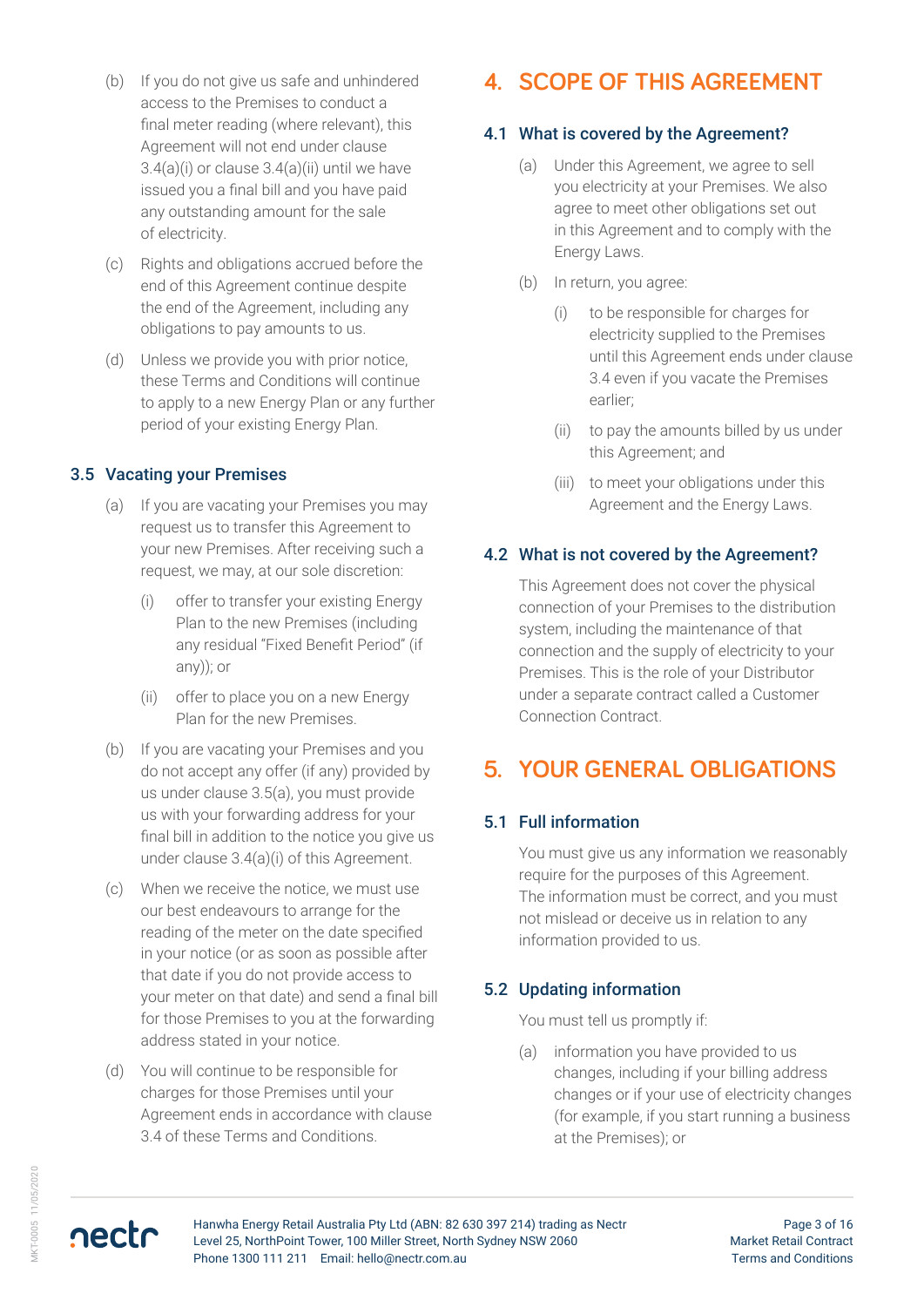(b) you are aware of any change that materially affects access to your meter or to other equipment involved in providing metering services at the Premises.

### 5.3 Life support equipment

- (a) If a person living or intending to live at your Premises requires life support equipment, you must:
	- (i) register the Premises with us or your Distributor; and
	- (ii) provide Medical Confirmation for the Premises.
- (b) Subject to satisfying the requirements in the Rules, your Premises may cease to be registered as having life support equipment if Medical Confirmation is not provided to us or your Distributor.
- (c) You must provide us or your Distributor with all relevant life support registration forms as soon as possible as this will assist in completing your registration.
- (d) You must tell us or your Distributor if the life support equipment is no longer required at the Premises.
- (e) If you tell us that a person living or intending to live at your Premises requires life support equipment, we must give you:
	- (i) at least 50 Business Days to provide Medical Confirmation for the Premises;
	- (ii) general advice that there may be a Distributor Planned Interruption, Retailer Planned Interruption or unplanned Interruption to the supply of electricity to the Premises;
	- (iii) at least 4 Business Days' notice in writing of any Retailer Planned Interruption to the supply of electricity to the Premises unless we have obtained your explicit consent to the Interruption occurring on a specified date;
- (iv) information to assist you to prepare a plan of action in case of an unplanned Interruption; and
- (v) emergency telephone contact numbers.

### 5.4 Obligations if you are not an owner

If you cannot meet an obligation relating to your Premises under this Agreement because you are not the owner you will not be in breach of the obligation if you take all reasonable steps to ensure that the owner or other person responsible for the Premises fulfils the obligation.

# **6. OUR LIABILITY**

- (a) The quality and reliability of your electricity supply is subject to a variety of factors that are beyond our control as your Retailer, including accidents, Emergencies, weather conditions, vandalism, system demand, the technical limitations of the distribution system and the acts of other persons (such as your Distributor), including at the direction of a Relevant Authority.
- (b) To the extent permitted by law, we give no condition, warranty, guarantee or undertaking, and we make no representation to you, about the condition or suitability of energy, its quality, fitness for purpose or safety, other than those set out in this Agreement.
- (c) Unless we have acted in bad faith or negligently, the National Energy Retail Law excludes our liability for any loss or damage you suffer as a result of the total or partial failure to supply energy to your Premises, which includes any loss or damage you suffer as a result of the defective supply of electricity.
- (d) We have the right to set off any amount owed by us to you under this Agreement against any amount owed by you to us under this Agreement. Our liability to make any payment to you will be reduced by the extent of any such set off.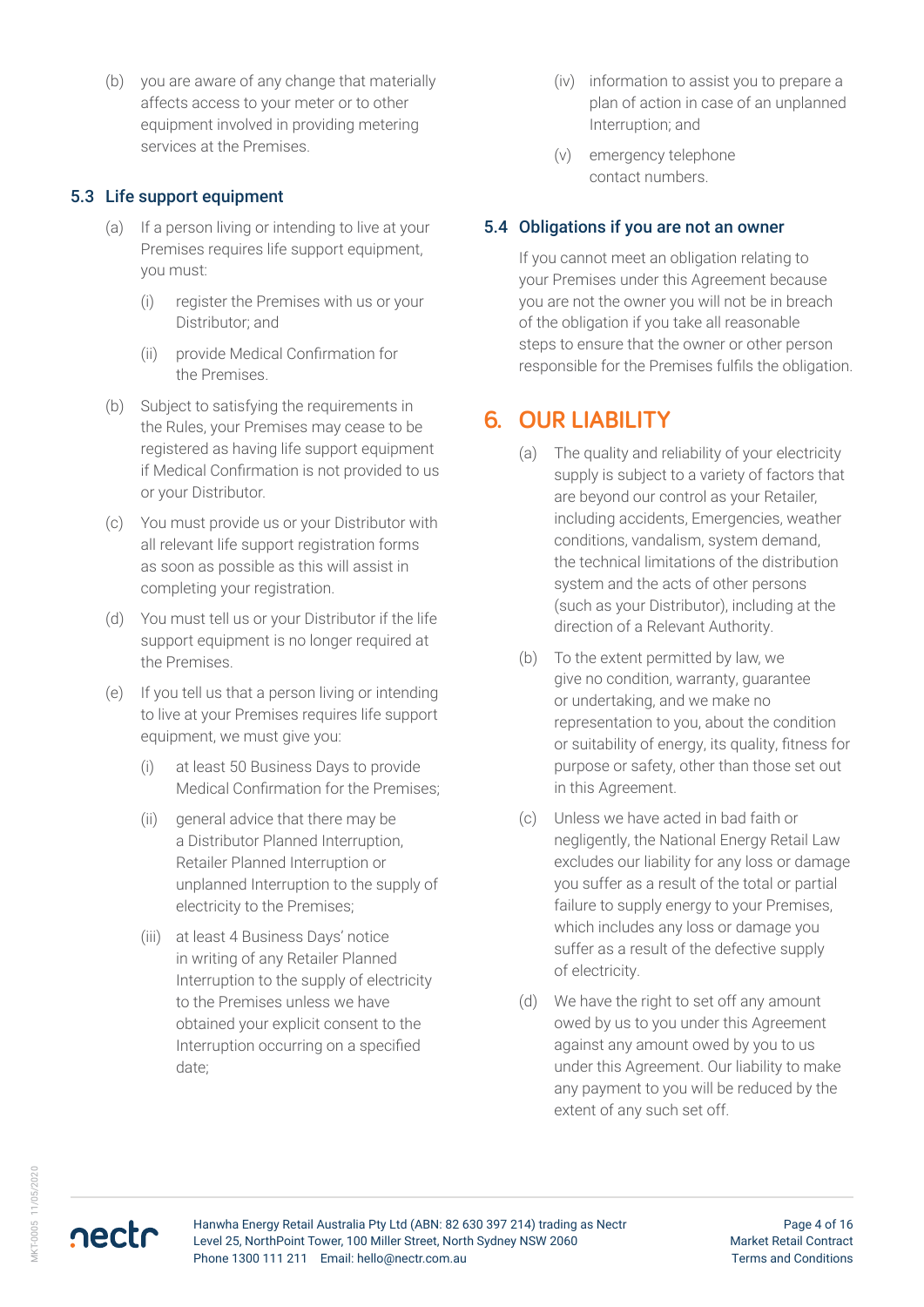# **7. PRICE FOR ENERGY AND OTHER SERVICES**

### 7.1 What are our tariffs and Charges?

- (a) The initial tariffs and Charges for the sale of electricity to you under this Agreement, as well as the initial conditions for each tariff and Charge, are set out in your Energy Plan Confirmation contained within your Nectr Welcome Pack.
- (b) Any additional, subsequent or amended tariffs and Charges will be set out in the Fee Schedule. Our Fee Schedule is published on our website and includes your Distributor's charges.
- (c) Different tariffs and Charges may apply to you depending on your circumstances. Any additional, subsequent or amended conditions for each tariff and Charge will be set out in the Fee Schedule.

**Note:** We do not impose any charges for the termination of this Agreement.

#### 7.2 Changes to tariffs and Charges

- (a) We may vary your tariffs or Charges or introduce a new Charge by providing you with notice of the variation in accordance with the National Energy Retail Law and the Rules.
- (b) Where we vary your tariffs or Charges, we will (unless legally exempted from doing so):
	- (i) if your Applicable State is New South Wales, provide you with at least 5 Business Days notice before the variation to your tariffs or Charges is to apply to you;
	- (ii) if your Applicable State is Queensland:
		- (A) provide you with at least 10 Business Days notice before any increase to your tariffs or Charges is to apply to you; and
		- (B) provide you with at least 5 Business Days notice before any decrease to your tariffs or Charges is to apply to you; and
- (iii) deliver the notice to you by your preferred form of communication
- (c) If you are on an Energy Plan with a "Fixed Benefit Period", the new Charges will not apply until the "Fixed Benefit Period" expires unless:
	- (i) your meter type changes or your Charges were applied based on incorrect information or assumptions;
	- (ii) you request, and we agree to, a change to your Energy Plan; or
	- (iii) it is required, or we are expressly permitted to do so, by the National Energy Retail Law or the Rules.

#### 7.3 Variation of tariff due to change of use

- (a) You must notify us as soon as practicable if there is any change in:
	- (i) the nature of your energy usage at your Premises;
	- (ii) the meter installed at your Premises; or
	- (iii) any other circumstance that may impact on your ability to continue to satisfy the conditions applying to your current category of tariff.
- (b) The category of tariff forming the basis of your Energy Plan and the Charges payable under this Agreement may be varied by us if:
	- (i) you no longer satisfy the conditions applying to that category of tariff;
	- (ii) the corresponding distribution tariff from your Distributor in relation to your Premises is no longer available; or
	- (iii) the required or selected meter type is no longer available.
- (c) If we transfer you to a new tariff, this may result in a variation to your Charges:
	- (i) if you notify us in accordance with clause 7.3(a) – from the date of notification; or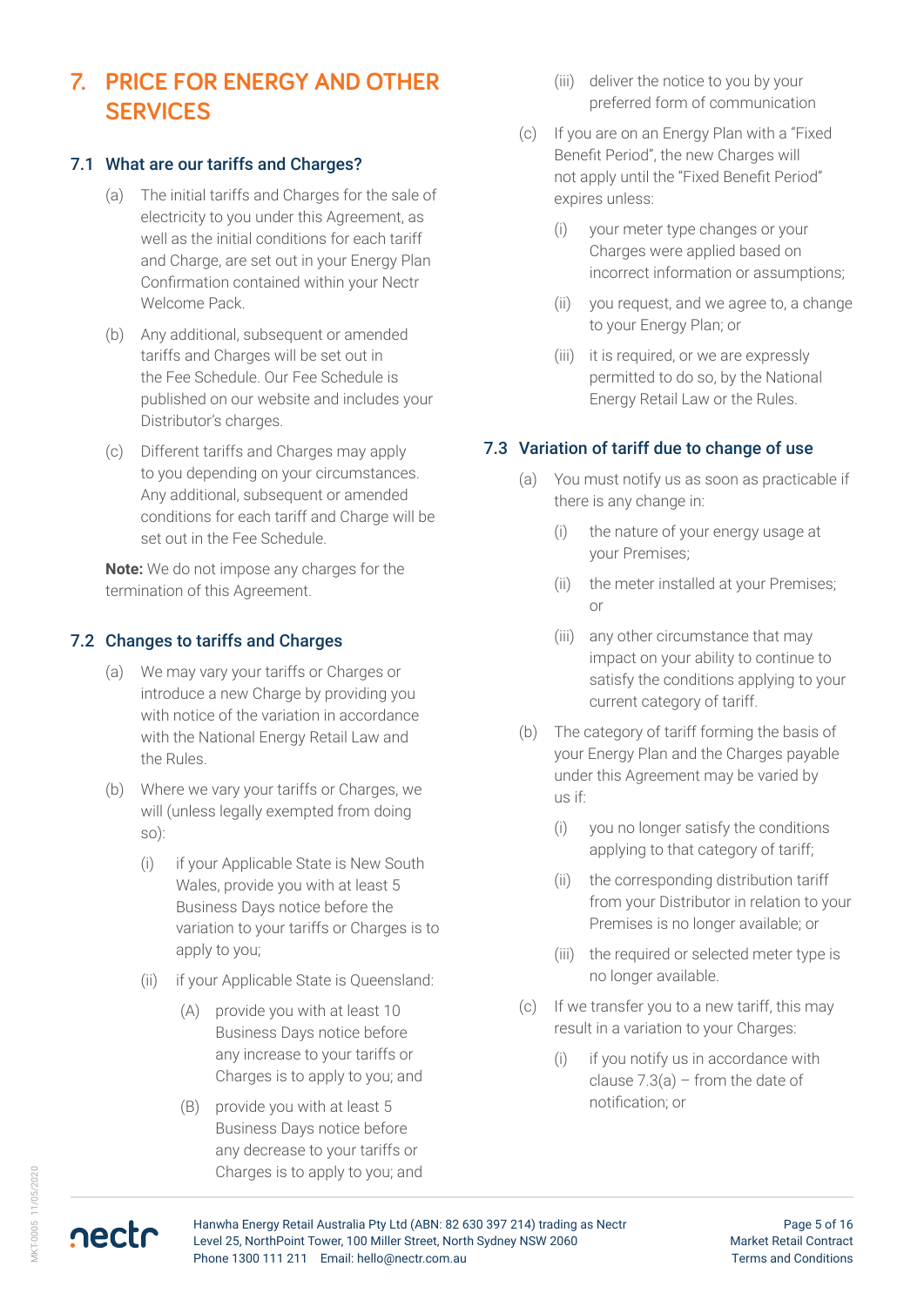(ii) if you have not notified us in accordance with clause 7.3(a) – retrospectively from the date the relevant change referred to in clause 7.3(b) occurred.

### 7.4 Variation of tariff due to new meter installation

Your tariff or Charges may change if your meter is replaced under clause 10.

### 7.5 Availability of alternative tariffs

- (a) If you think you satisfy the conditions applying to another tariff or type of tariff, you can ask us to review your current circumstances to see whether that tariff or type of tariff can apply to you.
- (b) Depending on the meter configuration and availability at your Premises and the availability of alternative tariffs offered by your Distributor, we may offer you different tariffs for the consumption of energy at your Premises.

### 7.6 Changes to tariff or type of tariff during a Billing Cycle

If a tariff applying to you changes during a Billing Cycle, we will calculate your next bill on a proportionate basis.

### 7.7 GST

- (a) Amounts specified in the Fee Schedule from time to time and other amounts payable under this Agreement may be stated to be exclusive or inclusive of GST. Clause 7.7(b) applies unless an amount is stated to include GST.
- (b) Where an amount to be paid by you under this Agreement is payment for a "taxable supply" as defined for GST purposes, to the extent permitted by law, the amount you must pay will be increased so that the cost of the GST payable on the taxable supply is passed on to the recipient of that taxable supply.

# **8. BILLING**

### 8.1 General

- (a) We will send a bill to you as soon as possible after the end of each Billing Cycle specified in your Energy Plan and this Agreement.
- (b) We may alter your Billing Cycle by written notice to you provided that the new Billing Cycle is no longer than the maximum period permitted under the Rules.
- (c) We will send the bill:
	- (i) to you at the email address nominated by you; or
	- (ii) to a person authorised in writing by you to act on your behalf at the email address specified by you.
- (d) By providing us with an email address, you agree that we may send a link to your bill by email to that email address, unless we determine that your email address is not valid.

### 8.2 Calculating the bill

Bills we send to you ('your bills') will be calculated on:

- (a) the amount of electricity consumed at your Premises during the Billing Cycle (using information obtained from reading your meter or otherwise in accordance with the Rules);
- (b) the amount of fees and charges for any other services provided under or in connection with this Agreement during the Billing Cycle;
- (c) the charges payable for services provided by your Distributor, including connection charges if you have asked for a new connection or connection alteration and have not made alternative arrangements with your Distributor;
- (d) the charges payable for services provided by a Metering Coordinator, including attendance fees, installation fees or testing fees; and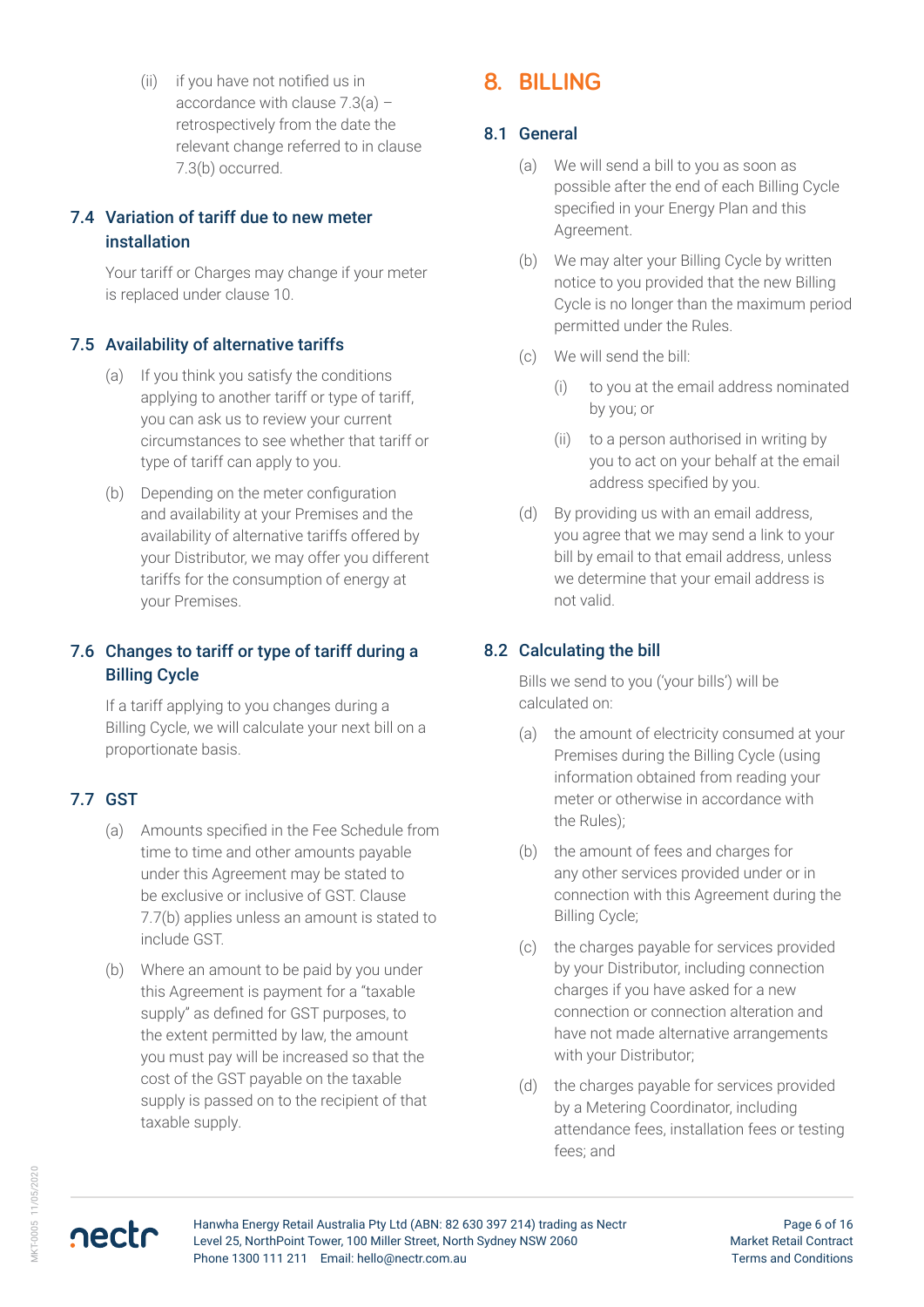(e) any distribution fees or costs incurred by us in connection with the sale or supply of electricity by us to you.

#### 8.3 Estimating the electricity usage

- (a) We may estimate the amount of electricity consumed at your Premises if your meter cannot be read, if your metering data is not obtained (for example, if access to the meter is not given or the meter breaks down or is faulty), or if you otherwise consent.
- (b) If we estimate the amount of electricity consumed at your Premises to calculate a bill, we must:
	- (i) clearly state on the bill that it is based on an estimation; and
	- (ii) when your meter is later read, adjust your bill for the difference between the estimate and the electricity actually used.
- (c) If the later meter read shows that you have been undercharged, we will allow you to pay the undercharged amount in instalments, over the same period of time during which the meter was not read (if less than 12 months), or otherwise over 12 months.
- (d) If the meter has not been read due to your actions, and you request us to replace the estimated bill with a bill based on an actual reading of the meter, we will comply with your request but may charge you any cost we incur in doing so.

### 8.4 Your historical billing information

Upon request, we must give you information about your billing history with us for the previous 2 years free of charge. However, we may charge you if you require information going back more than 2 years or we have already given you this information 4 times in the previous 12 months.

### 8.5 Your electricity consumption information

Upon request, we must give you information about your electricity consumption with us for up to 2 years free of charge. However, we may charge you if:

- (a) we have already given you this information 4 times in the previous 12 months;
- (b) the information requested is different in manner or form to any minimum requirements we are required to meet; or
- (c) the information is requested by a representative you have authorised to act on your behalf, and that request is part of a request the representative makes to us in relation to more than one Customer.

### **9. PAYING YOUR BILL**

#### 9.1 What you have to pay

You must pay to us the amount shown on each bill by the Pay-By Date. Subject to clause 9.2(c), the Pay-By Date will be no earlier than 10 Business Days from the date on which we issue your bill.

### 9.2 Revised bill following a customer read estimate

- (a) Where the Rules permit you to request an adjusted bill based on a customer read estimate by providing us with the customer read estimate before the due date for payment specified in the bill, we will promptly issue you with an adjusted bill based on the customer read estimate.
- (b) We may reject a customer read estimate provided to us by prompt notice to you if the customer read estimate:
	- (i) is provided to us on or after the due date of payment of the bill; or
	- (ii) is not provided in accordance with the guidance and requirements for a customer read estimate provided by us on our website.
- (c) Where we issue you with an adjusted bill following a customer read estimate, you must pay to us the amount shown on the adjusted bill by no later than 5 calendar days after the due date of your original, unadjusted bill.

MKT-0005 11/05/2020

**AKT-0005 11/05/2020**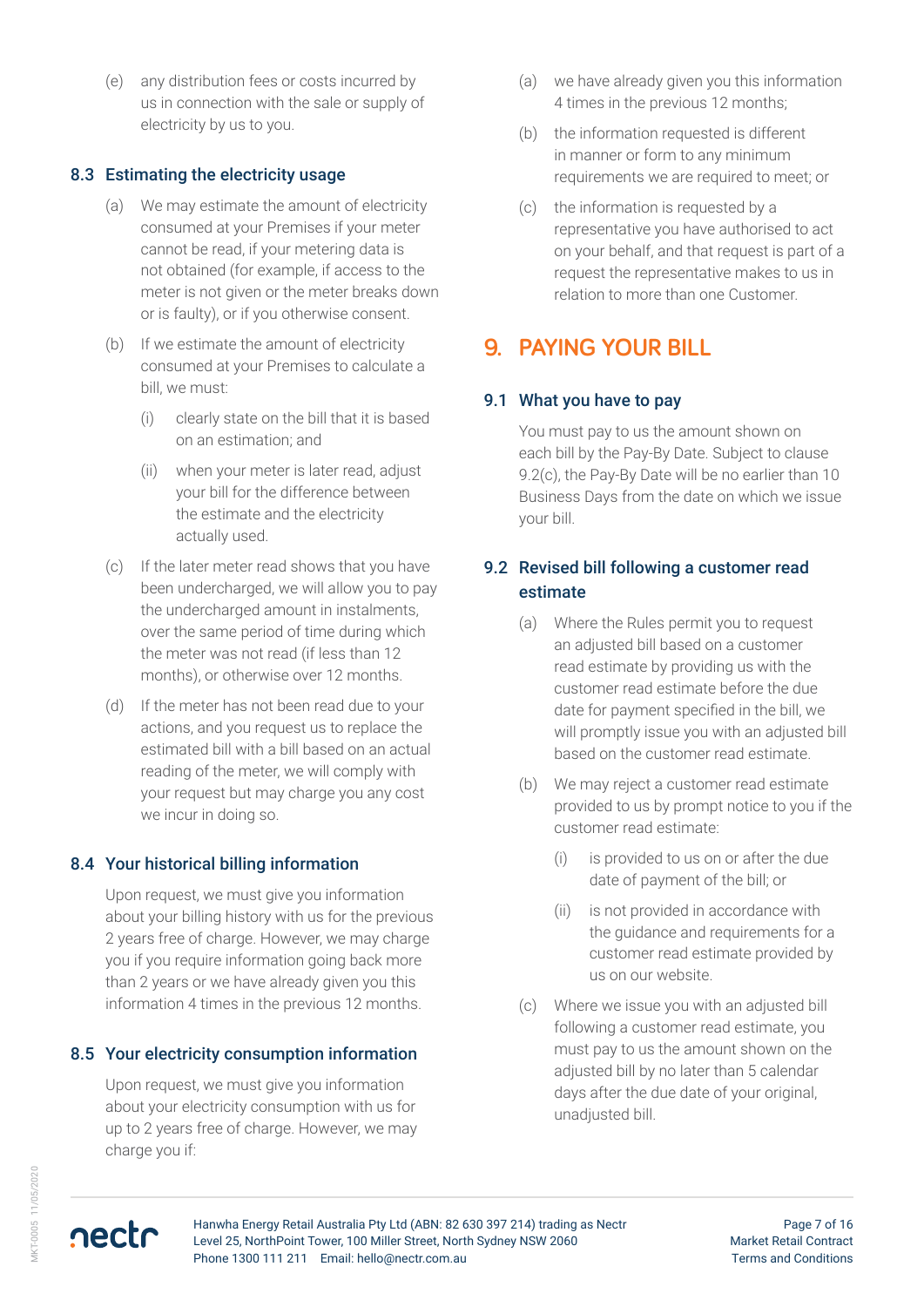### 9.3 Issue of reminder notices

If you have not paid your bill by the Pay-By Date, we will send you a reminder notice that payment is required. The reminder notice will give you a further due date for payment which will be not less than 6 Business Days after we issue the reminder notice.

### 9.4 Difficulties in paying

- (a) If you have difficulties paying your bill, you should contact us as soon as possible. We will provide you with information about payment options.
- (b) If you are a Residential Customer and have told us that you have difficulty paying your bill, we must offer you the option of paying your bill under a payment plan. However, we are not obliged to do so if you have had 2 payment plans cancelled due to nonpayment in the previous 12 months or have been convicted of an offence involving the illegal use of energy in the previous two years.
- (c) Additional protections may be available to you under our Customer Hardship Policy and under the National Energy Retail Law and the Rules if you are a Customer experiencing payment difficulties due to hardship. A copy of our Customer Hardship Policy is available at on our website.

# **10. METERS**

- (a) You must allow us and our authorised representatives safe and unhindered access to your Premises for the purposes of (where relevant):
	- (i) reading, testing, maintaining, inspecting or altering any metering installation at the Premises;
	- (ii) calculating or measuring electricity supplied or taken at the Premises;
	- (iii) checking the accuracy of metered consumption at the Premises; and
	- (iv) replacing meters.
- (b) We will use our best endeavours to ensure that a meter reading is carried out as frequently as is needed to prepare your bills, consistently with the metering rules and in any event at least once every 12 months.
- (c) If we or our representatives seek access to the Premises under clause 10(a), we will:
	- (i) comply with all relevant requirements under the Energy Laws;
	- (ii) carry or wear official identification; and
	- (iii) show the identification if requested.
- (d) If we propose to replace your electricity meter we must give you a notice with the right to elect not to have your meter replaced unless:
	- (i) your meter is faulty or sample testing indicates it may become faulty; or
	- (ii) you have requested or agreed to the replacement of your meter.

# **11. INTERRUPTION TO ELECTRICITY SUPPLY**

### 11.1 Retailer may arrange Retailer Planned Interruptions (maintenance, repair etc.)

- (a) We may arrange Retailer Planned Interruptions to the supply of electricity to your Premises where permitted under the Energy Laws for the purpose of the installation, maintenance, repair or replacement of your electricity meter.
- (b) If your electricity supply will be affected by a Retailer Planned Interruption arranged by us and clause 5.3(e)(iii) does not apply:
	- (i) we may seek your explicit consent to the Interruption occurring on a specified date;
	- (ii) we may seek your explicit consent to the Interruption occurring on any day within a specified 5 Business Day range; or

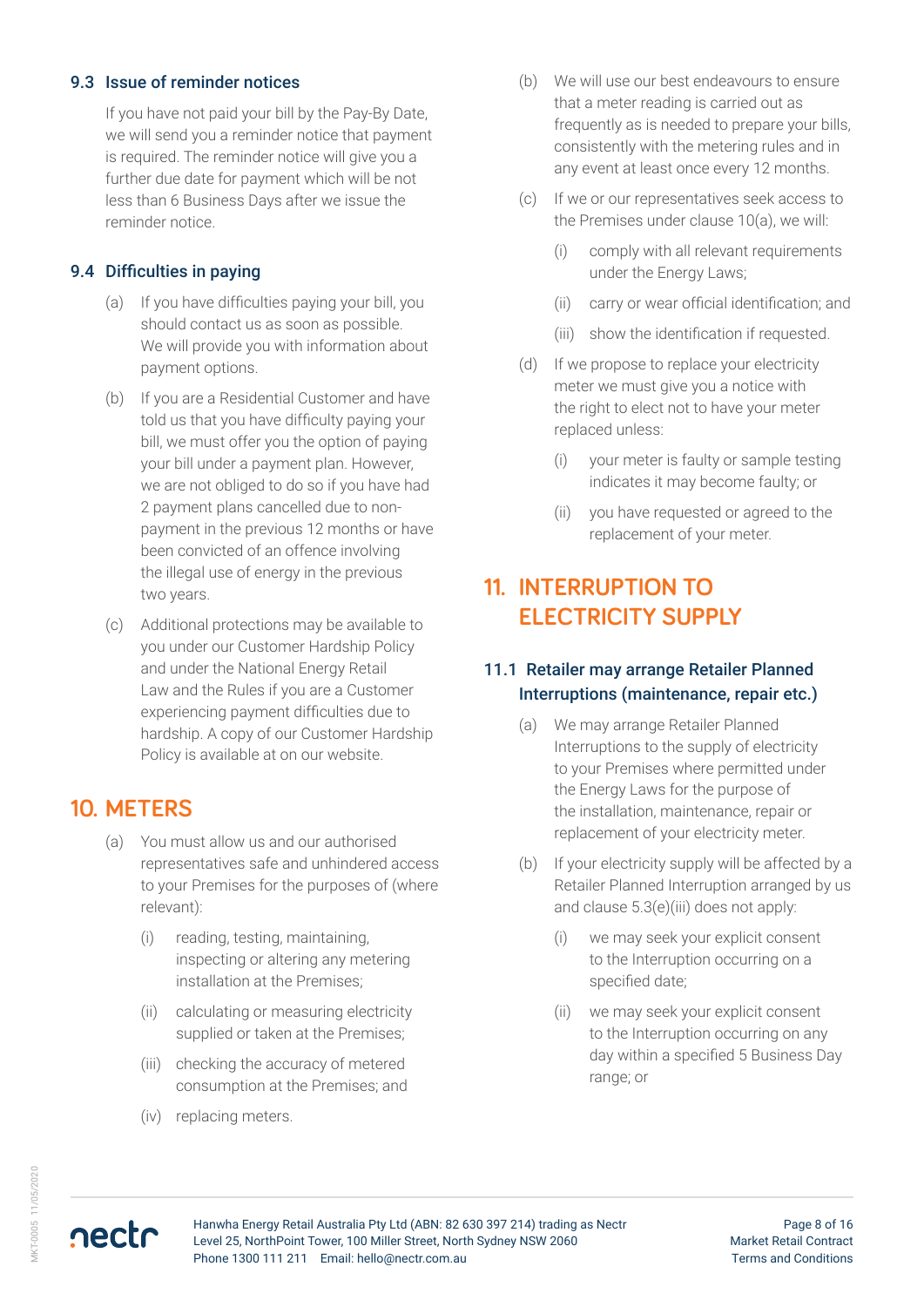(iii) otherwise, we will give you at least 4 Business Days' notice of the Interruption by email, mail, letterbox drop, press advertisement or other appropriate means.

### 11.2 Your right to information about planned **Interruptions**

- (a) If you request us to do so, we will use our best endeavours to explain a Retailer Planned Interruption to the supply of electricity to the Premises which was arranged by us.
- (b) If you request an explanation in writing we must, within 10 Business Days of receiving the request, give you either:
	- (i) the written explanation; or
	- (ii) an estimate of the time it will take to provide a more detailed explanation if a longer period is reasonably needed.
- (c) For Interruptions made by your Distributor, we may refer you to your Distributor to provide information.

# **12. UNDERCHARGING AND OVERCHARGING**

### 12.1 Undercharging

- (a) If we have undercharged you, we may recover the undercharged amount from you. If we recover an undercharged amount from you:
	- (i) we will not charge interest on the undercharged amount; and
	- (ii) we will offer you time to pay the undercharged amount in instalments over the same period of time during which you were undercharged (if less than 12 months), or otherwise over 12 months.
- (b) The maximum amount we can recover from you is limited to the amount that has been undercharged in the nine months

immediately before we notify you, unless the undercharge is your fault, or results from your unlawful act or omission.

### 12.2 Overcharging

- (a) Where you have been overcharged by less than \$50, and you have already paid the overcharged amount, we must credit that amount to your next bill.
- (b) Where you have been overcharged by \$50 or more, we must inform you within 10 Business Days of our becoming aware of the overcharge and, if you have already paid that amount, we must credit that amount to your next bill. However, if you request otherwise, we will comply with that request.
- (c) If you have stopped buying electricity from us, we will use our best endeavours to pay the overcharged amount to you within 10 Business Days.
- (d) If you have been overcharged as a result of your own fault or unlawful act or omission, we may limit the amount we credit or pay you to the amount you were overcharged in the last 12 months.

### 12.3 Reviewing your bill

- (a) If you disagree with the amount you have been charged, you can ask us to review your bill in accordance with our standard complaints and dispute resolution procedures.
- (b) If you ask us to, we must arrange for a check of the meter reading or metering data or for a test of the meter in reviewing the bill. You will be liable for the cost of the check or test and we may request payment in advance. However, if the meter or metering data proves to be faulty or incorrect, we must reimburse you for the amount paid.
- (c) If your bill is being reviewed, you are still required to pay any other bills from us that are due for payment and the lesser of:
	- (i) the portion of the bill that you do not dispute; or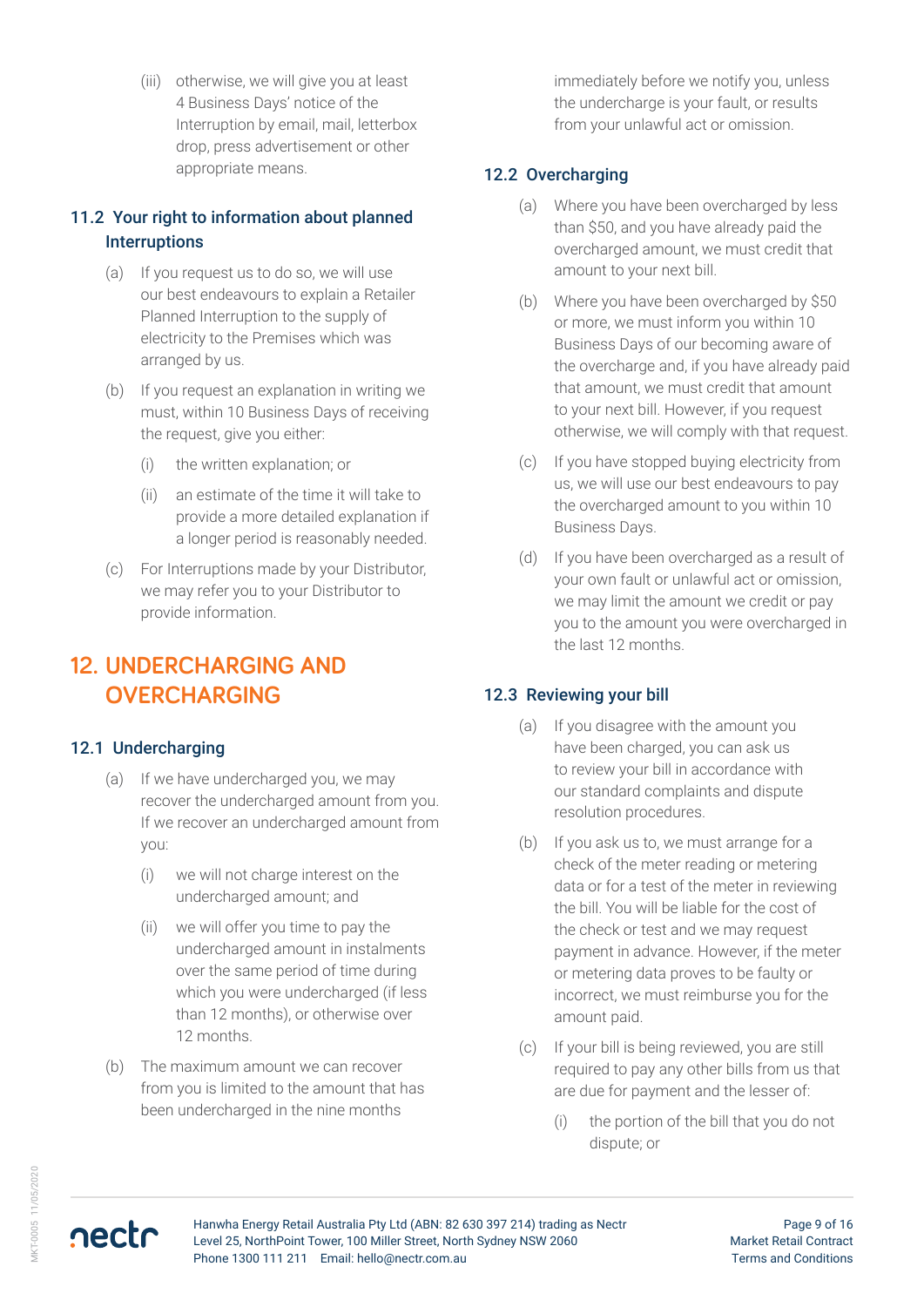(ii) an amount equal to the average of your bills in the last 12 months.

# **13. DISCONNECTION OF SUPPLY**

### 13.1 When can we arrange for Disconnection?

Subject to us satisfying the requirements in the Rules, we may arrange for the Disconnection of your Premises if:

- (a) you do not pay your bill by the Pay-By Date and, if you are a Residential Customer, you:
	- (i) fail to comply with the terms of an agreed payment plan; or
	- (ii) do not agree to an offer to pay the bill by instalments, or having agreed, you fail to comply with the instalment arrangement;
- (b) you do not give us access to your Premises to read a meter (where relevant) for 3 consecutive meter reads;
- (c) you fail to give us safe and unhindered access to the Premises as required by clause 10 or any requirements under the Energy Laws;
- (d) there has been illegal or fraudulent use of energy at your Premises in breach of clause 15; or
- (e) we are otherwise entitled or required to do so under the Rules or by law.

### 13.2 Notice and warning of Disconnection

Before disconnecting your Premises, we must comply with relevant warning notice requirements and other provisions in the Rules, and in relation to safe and unhindered access only, we must use our best endeavours to contact you to arrange an appointment with you for access to your Premises in addition to any warning notice. However, we are not required to provide a warning notice prior to Disconnection in certain circumstances (for example, where there has been illegal or fraudulent use of energy at your Premises or where there is an Emergency or health and safety issue).

### 13.3 When we must not arrange Disconnection

- (a) Subject to clause 13.3(b), your Premises may not be disconnected during the following times (**Protected Period**):
	- (i) on a Business Day before 8am or after 3pm;
	- (ii) on a Friday or the day before a public holiday;
	- (iii) on a weekend or a public holiday;
	- (iv) on the days between 20 December and 31 December (both inclusive) in any year; or
	- (v) if you are being disconnected under clause 13.1(a), during an extreme weather event.
- (b) Your Premises may be disconnected within the Protected Period:
	- (i) for reasons of health and safety;
	- (ii) in an Emergency;
	- (iii) as directed by a Relevant Authority;
	- (iv) if you are in breach of the clause your Customer Connection Contract that deals with interference with energy equipment;
	- (v) if you request us to arrange Disconnection within the Protected Period;
	- (vi) if your Premises contain a commercial business that only operates within the Protected Period and where access to the Premises is necessary to effect Disconnection; or
	- (vii) where the Premises are not occupied.

# **14. RECONNECTION AFTER DISCONNECTION**

- (a) We must arrange for the reconnection of your Premises if, within 10 Business Days of your Premises being disconnected:
	- (i) you ask us to arrange for reconnection of your Premises;

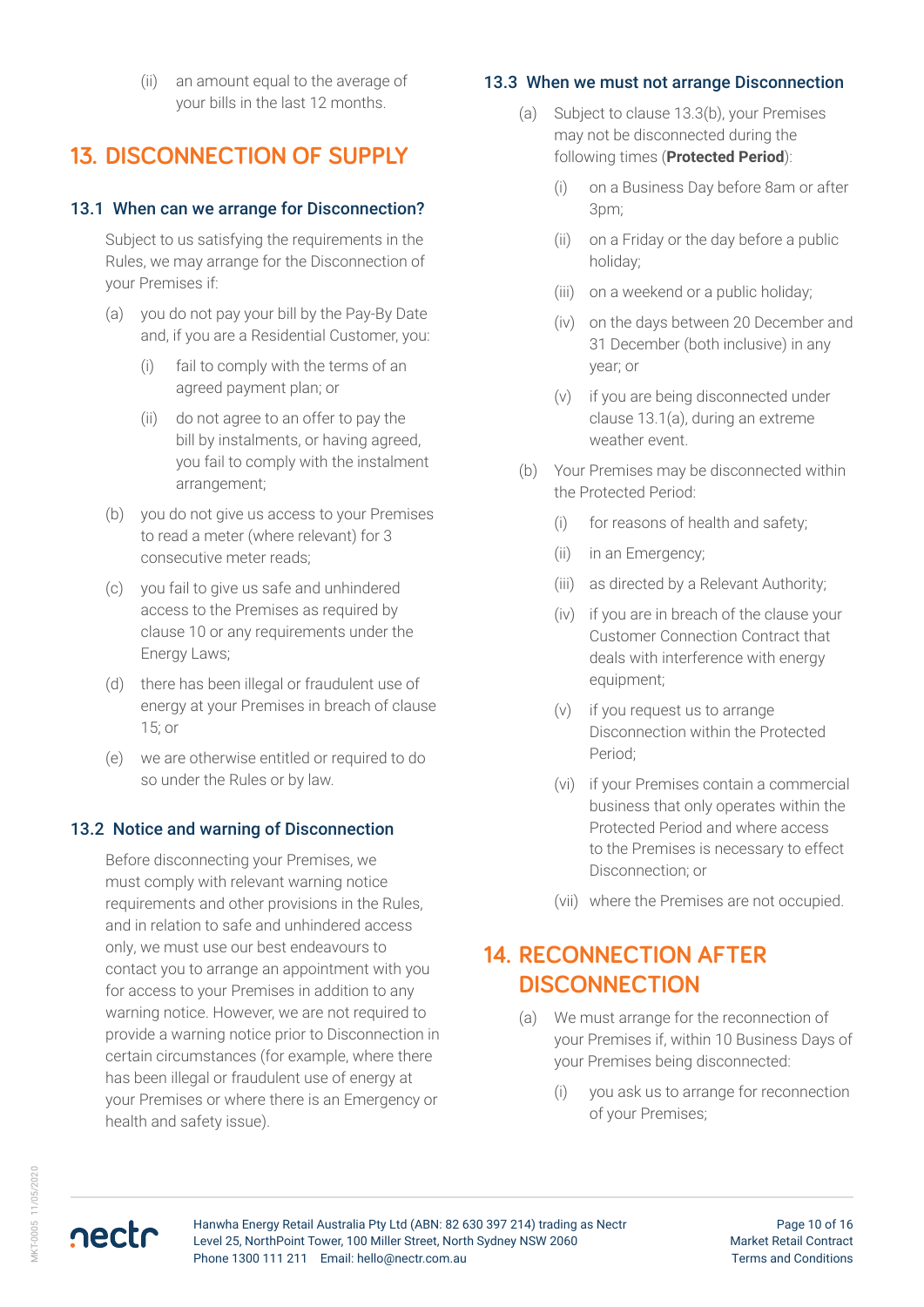- (ii) you rectify the matter that led to the Disconnection; and
- (iii) you pay any reconnection charge (if requested).
- (b) We may terminate this Agreement 10 Business Days following Disconnection if you do not meet the requirements in clause 14(a).

# **15. WRONGFUL AND ILLEGAL USE OF ENERGY**

#### 15.1 Use of energy

You must not, and must take reasonable steps to ensure others do not:

- (a) illegally use energy supplied to your Premises;
- (b) interfere or allow interference with any energy equipment that is at your Premises except as may be permitted by law;
- (c) use the energy supplied to your Premises or any energy equipment in a manner that:
	- (i) unreasonably interferes with the connection or supply of energy to another Customer; or
	- (ii) causes damage or interference to any third party;
- (d) allow energy purchased from us to be used otherwise than in accordance with this Agreement and the Rules; or
- (e) tamper with, or permit tampering with, any meters or associated equipment.

### **16. NOTICES AND BILLS**

(a) Notices and bills under this Agreement must be sent in writing, unless this Agreement or the National Energy Retail Law and the Rules say otherwise. We may do so personally, by email, by post, or by a message on your bill.

- (b) A notice or bill sent under this Agreement is taken to have been received by you or by us (as relevant):
	- (i) on the date of transmission (unless the sender receives notice that delivery did not occur or has been delayed) if sent electronically and the use of electronic communication has been agreed between us; or
	- (ii) on the date it is handed to the party, left at the party's Premises (in your case) or left at one of our offices (in our case); or
	- (iii) on the date 2 Business Days after it is posted.
- (c) Our contact details for you to contact us or send us a notice are as set out in our bill to you, or as notified to you from time to time.
- (d) If it is agreed that any requirement of your Energy Plan is to be met electronically, we will do so in accordance with these Terms and Conditions. You will be recognised as having received the information and be bound by the transaction under the provisions relating to electronic transactions within the relevant legislation and these Terms and Conditions.

### **17. PRIVACY ACT NOTICE**

We will use your personal information to provide energy to you and manage our relationship with you and as otherwise permitted by law. We may disclose your personal information to our related companies, agents and contractors to assist in these purposes. This may include disclosures of your personal information to organisations outside Australia including in places such as the United Kingdom, the United States of America, Canada, South Korea and the Philippines.

We may use your personal information to tell you about products or services that we think you might be interested in where you have consented to us doing so, or it is otherwise permitted by law.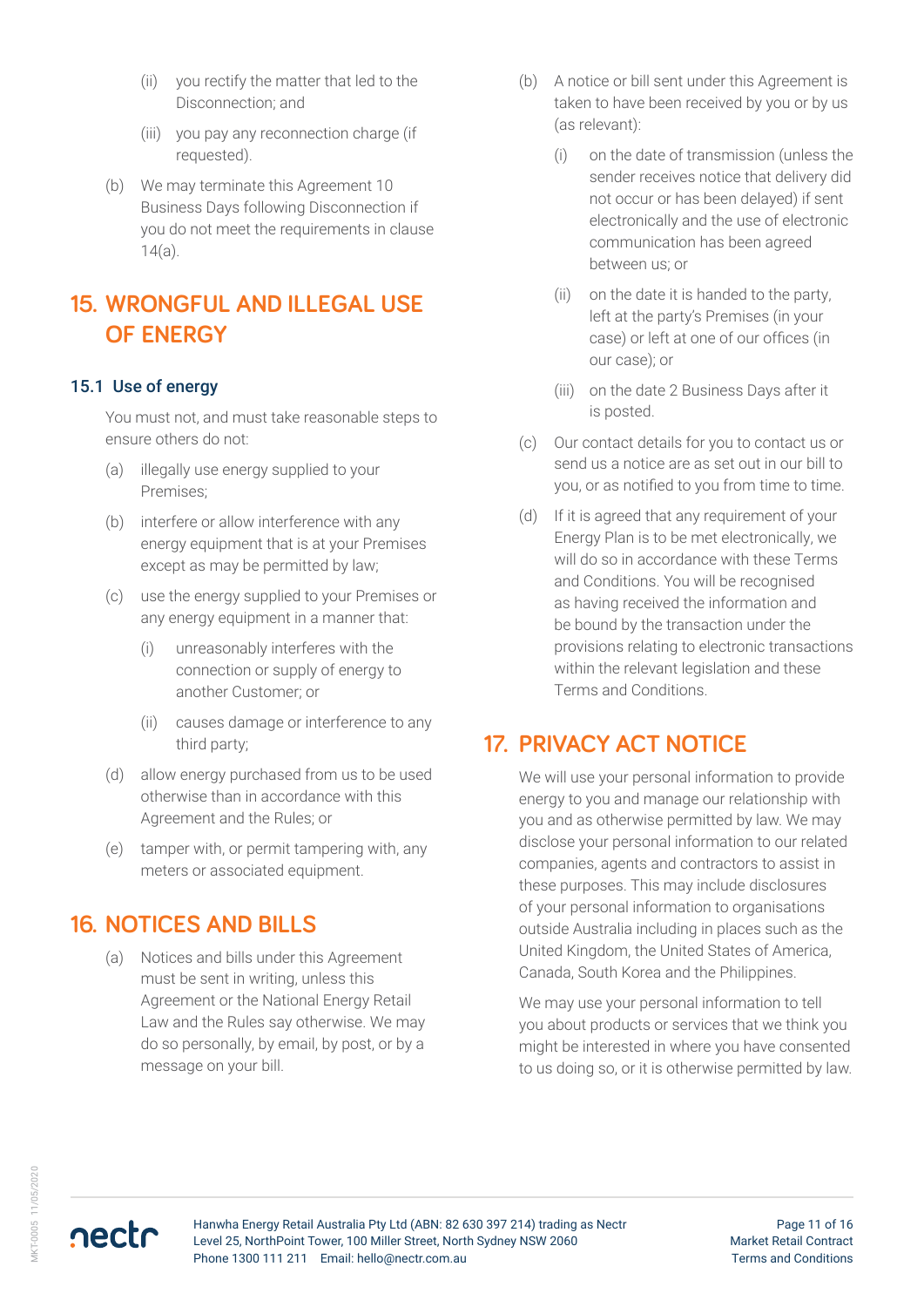We will seek to comply with all relevant privacy legislation in relation to your personal information. You can find our Privacy and Credit Reporting Policy on our website. If you have any questions, you can contact our privacy officer. Our Privacy and Credit Reporting Policy contains information about:

- (a) how to seek access to the personal information we hold about you and seek correction of the information; and
- (b) how to complain about a privacy breach and how we will deal with such a complaint.

# **18. COMPLAINTS AND DISPUTE RESOLUTION**

#### 18.1 Complaints

If you have a complaint relating to the sale of energy by us to you, or this Agreement generally, you may lodge a complaint with us in accordance with our standard complaints and dispute resolution procedures.

**Note:** Our standard complaints and dispute resolution procedures are published on our website.

#### 18.2 Our obligations in handling complaints

If you make a complaint, we must respond to your complaint within the required timeframes set out in our standard complaints and dispute resolution procedures and inform you:

- (a) of the outcome of your complaint and the reasons for our decision; and
- (b) that if you are not satisfied with our response, you have a right to refer the complaint to the Energy & Water Ombudsman NSW, whose contact details you can find on our website.

# **19. FORCE MAJEURE**

#### 19.1 Effect of Force Majeure Event

If either party to this Agreement is unable to observe or perform on time an obligation under this Agreement because of an event or circumstance outside the reasonable control of that party (**Force Majeure Event**):

- (a) the obligation, other than an obligation to pay money, is suspended to the extent it is affected by the Force Majeure Event for as long as the Force Majeure Event continues; and
- (b) the affected party must use its best endeavours to give the other party prompt notice of that fact including full particulars of the event, an estimate of its likely duration, the extent to which the affected party's obligations are affected and the steps being taken to remove, overcome or minimise those effects.

### 19.2 Deemed prompt notice

If the effects of a Force Majeure Event are widespread, we will be deemed to have given you prompt notice if we make the necessary information available by way of a 24 hour telephone service within 30 minutes of being advised of the event, or otherwise as soon as practicable after becoming aware of the event.

### 19.3 Obligation to overcome or minimise effect of Force Majeure Event

A party that claims a Force Majeure Event must use its best endeavours to remove, overcome or minimise the effects of that event as soon as practicable.

#### 19.4 Settlement of industrial disputes

Nothing in this clause requires a party to settle an industrial dispute that constitutes a Force Majeure Event in any manner other than the manner preferred by that party.

**AKT-0005 11/05/2020** MKT-0005 11/05/2020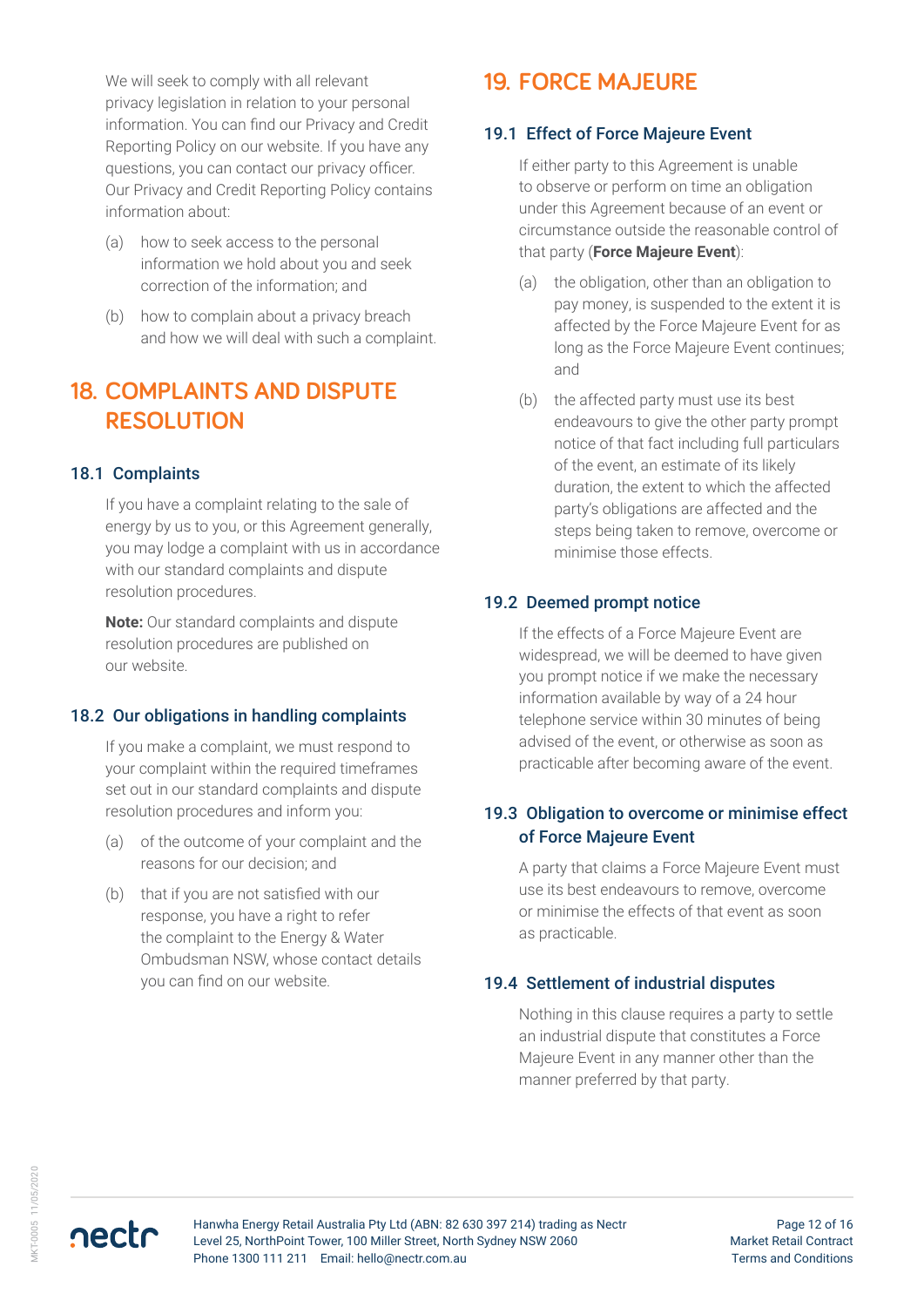# **20. APPLICABLE LAW**

The laws of the State of New South Wales govern this Agreement.

# **21. RETAILER OF LAST RESORT EVENT**

If we are no longer entitled by law to sell electricity to you due to a RoLR Event occurring in relation to us, we are required under the National Energy Retail Law and the Rules to provide relevant information (including your name, billing address and metering identifier) to the entity appointed as the relevant Designated Retailer for the RoLR Event and this Agreement will come to an end.

### **22. GENERAL**

#### 22.1 Our obligations

Some obligations placed on us under this Agreement may be carried out by another person. If an obligation is placed on us to do something under this Agreement, then:

- (a) we are taken to have complied with the obligation if another person does it on our behalf; and
- (b) if the obligation is not complied with, we are still liable to you for the failure to comply with this Agreement.

#### 22.2 Varying this Agreement

- (a) We can vary the benefits that apply to you under this Agreement where:
	- (i) we give you 20 to 40 Business Days' notice of the variation; and
	- (ii) you accept the change by not terminating this Agreement.
- (b) We may vary this Agreement with your consent.
- (c) We may also vary this Agreement by notice to you if we need to do so to comply with the Energy Laws, or if otherwise permitted by the Energy Laws.

# **23. DEFINITIONS AND INTERPRETATION**

#### 23.1 Definitions

**Agreement** means the Nectr Energy Plan Confirmation, these Terms and Conditions and any other document you have entered into with us for the sale of electricity at your Premises;

**Agreement Start Date** means the date on which this Agreement commences, being the date you receive the Energy Plan Confirmation from us;

**Applicable State** means the State or Territory whose Energy Laws regarding the sale and supply of Energy apply to your supply address;

**Billing Cycle** means the regular recurrent period for which you receive a bill from us;

**Business Day** means a day other than a Saturday, a Sunday or a public holiday in New South Wales;

**Charges** means the amounts payable by you in respect of:

- (a) energy supplied by us (including supply charges, energy usage charges, Distributor charges, metering charges, taxes or any other fee or charge we otherwise incur from a third party in respect of supplying energy to you); or
- (b) other charges payable by you under this Agreement (including merchant services fees incurred by us from you making a payment by card or any fees for us to arrange metering-related goods or services for you);

**Cooling Off Period** has the meaning given to that term in clause 3.2(a);

**Customer** means a person who buys or wants to buy energy from a Retailer;

**Customer Connection Contract** means a contract between you and your Distributor for the provision of Customer connection services;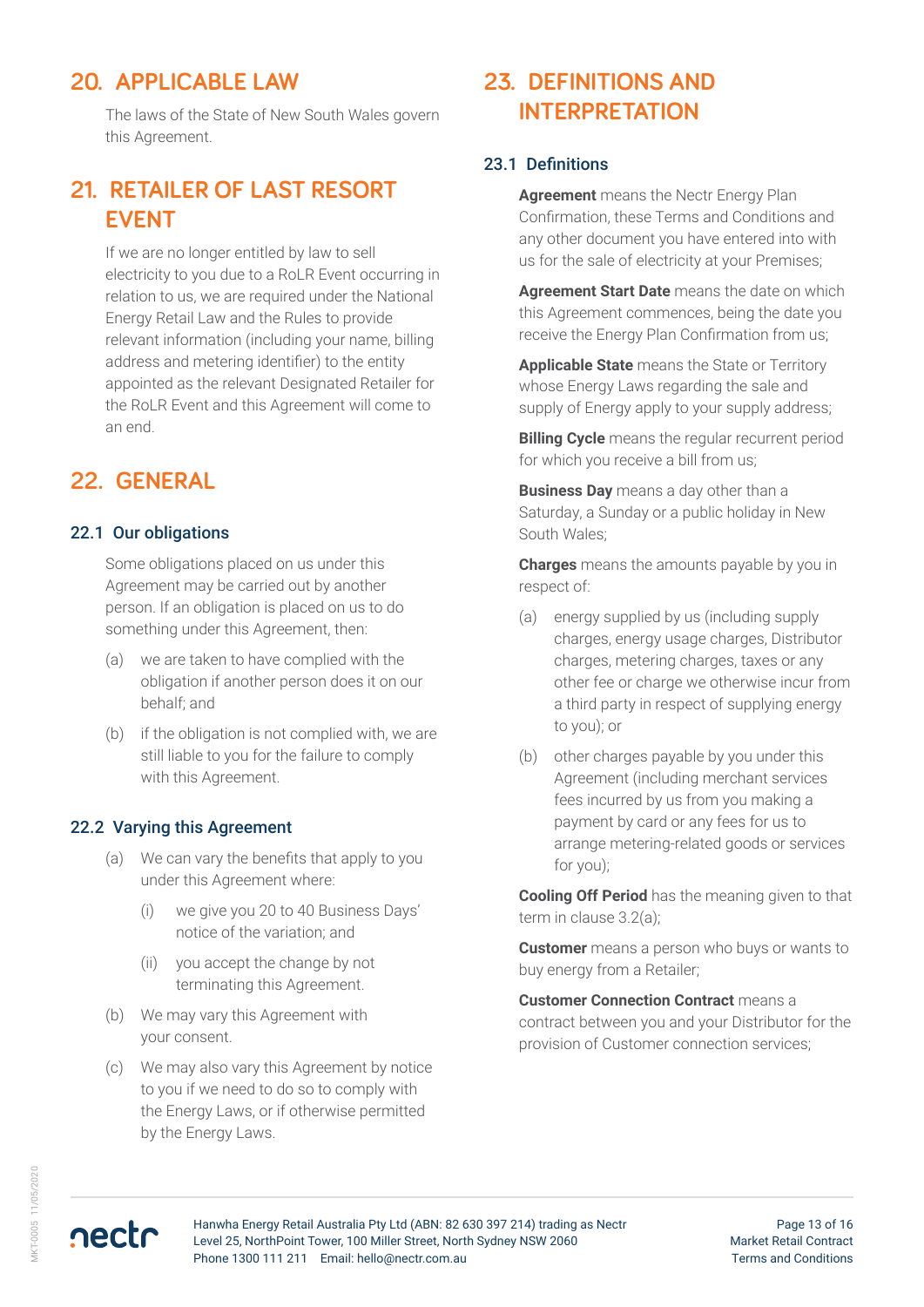**Designated Retailer** means the financially responsible Retailer for the Premises (where you have an existing connection) or the local area Retailer (where you do not have an existing connection) for your Premises;

**Disconnection** means an action to prevent the flow of energy to the Premises, but does not include an Interruption;

**Distributor** means the person who operates the system that connects your Premises to the distribution network;

**Distributor Planned Interruption** means an Interruption for:

- (a) the planned maintenance, repair or augmentation of the transmission system; or
- (b) the planned maintenance, repair or augmentation of the distribution system, including planned or routine maintenance of a meter (excluding a Retailer Planned Interruption); or
- (c) the installation of a new connection or a connection alteration;

**Emergency** means an emergency due to the actual or imminent occurrence of an event that in any way endangers or threatens to endanger the safety or health of any person, or normal operation of the distribution system or transmission system, or that destroys or damages, or threatens to destroy or damage, any property;

**Energy** means electricity;

**Energy Laws** means national and State and Territory laws and rules relating to energy and the legal instruments made under those laws and rules;

**Energy Plan** means the terms on which you receive any applicable benefits, rewards and discounts when you receive energy supplied by us for a specific Energy Plan Period as set out in the Nectr Energy Plan Confirmation accompanying these Terms and Conditions;

**Energy Plan Period** means the "Fixed Benefit Period" or the "term" of an Energy Plan specified in the Nectr Energy Plan Confirmation accompanying these Terms and Conditions, beginning on the Energy Plan Start Date;

**Energy Plan Start Date** means the day we start supplying energy to you under an applicable Energy Plan;

**Fee Schedule** means a list of fees and Charges relevant to your supply address, which is available at www.nectr.com.au;

**Force Majeure Event** has the meaning given to that term in clause 19.1;

**GST** has the meaning given in the *A New Tax System (Goods and Services Tax) Act 1999* (Cth);

**Interruption** means a temporary unavailability or temporary curtailment of the supply of electricity from a distribution system to a Customer, but does not include Disconnection;

**Medical Confirmation** means certification from a registered medical practitioner of the requirement for life support equipment at your Premises;

**Metering Coordinator** means a person registered by the Australian Energy Market Operator who engages in the coordination and provision of metering services at a connection point;

**National Energy Retail Law** means the law of that name that is applied by each participating State and Territory;

**Nectr** means Hanwha Energy Retail Australia Pty Ltd ABN 82 630 397 214, trading as Nectr;

**Nectr Cancellation Notice** means the document provided to you by Nectr setting out your rights to cancel the Agreement under the Australian Consumer Law and the National Energy Retail Law;

**Nectr Welcome Pack** means a package of documents provided to you by Nectr shortly after you entered this Agreement;

**Pay-By Date** means the date for payment set out on the bill or such other date as we agree with you;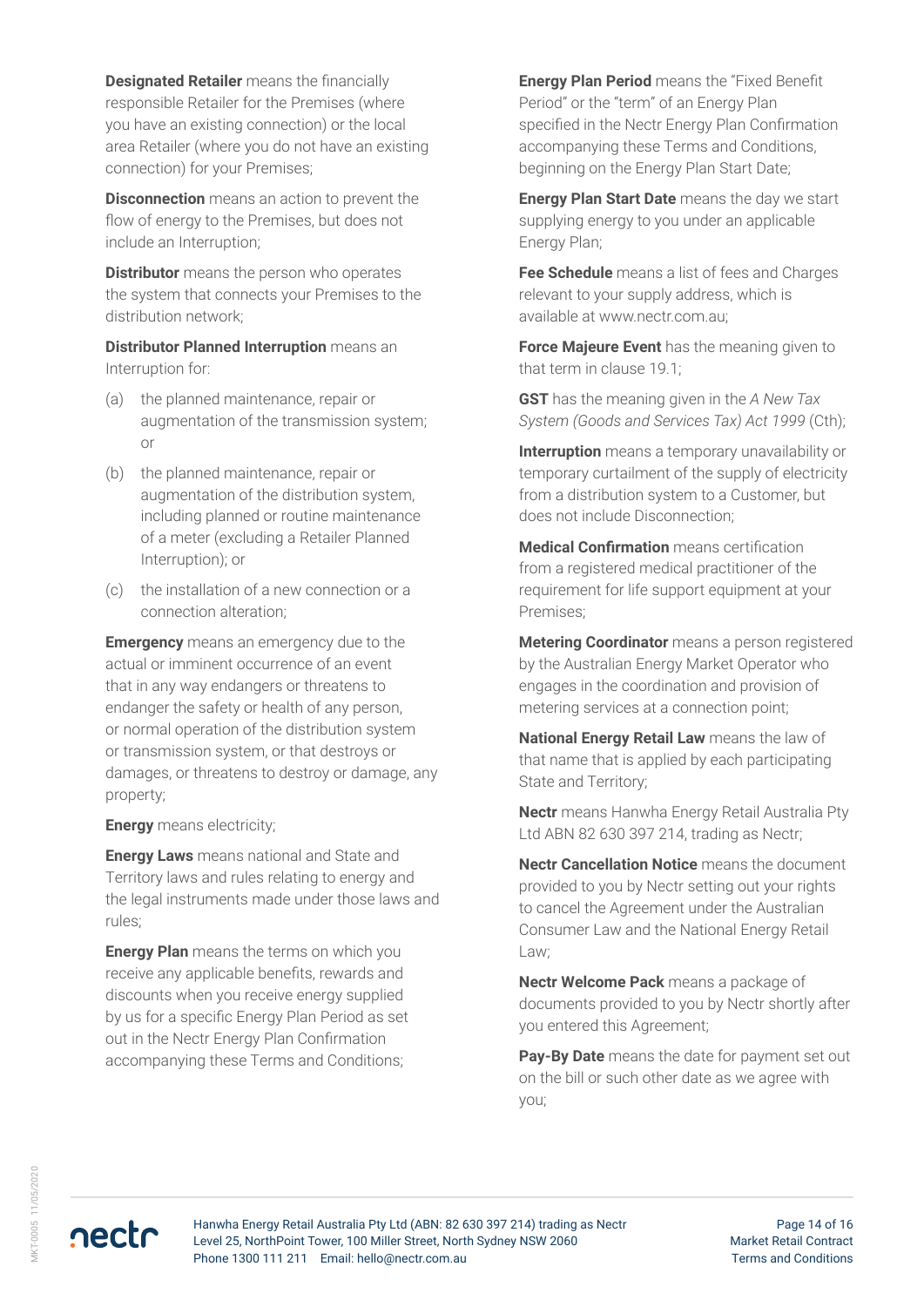**Premises** means the Premises specified as the supply address, and if there is more than one such Premises and as required by context, all of them together or each of them separately;

**Protected Period** has the meaning given to that term in clause 13.3(a);

**Relevant Authority** means any person or body who has the power under law to direct us, including the Australian Energy Market Operator and State or Federal Police;

**Residential Customer** means a person who purchases energy principally for personal, household or domestic use at their Premises;

**Retailer** means a person that is authorised to sell energy to Customers;

**Retailer Planned Interruption** means an Interruption that:

- (a) is for the purposes of the installation, maintenance, repair or replacement of your electricity meter;
- (b) does not involve the Distributor effecting the Interruption; and
- (c) is not an Interruption which has been planned by your Distributor;

**RoLR Event** means an event that triggers the operation of the Retailer of Last Resort scheme under the National Energy Retail Law;

**Rules** means the National Energy Retail Rules made under the National Energy Retail Law;

#### **Small Customer** means:

- (a) a Residential Customer; or
- (b) a business Customer who consumes energy at or below a level determined under the National Energy Retail Law;

**Supply Date** means the date on which we first start supplying electricity to you under this Agreement;

**Terms and Conditions** means the terms and conditions in this document; and

**Transfer Complete Date** means the day on which we become the financially responsible Retailer for energy supplied to your supply address.

#### 23.2 Interpretation

In this Agreement, unless the context otherwise requires:

- (a) headings are for reference purposes only and do not affect the interpretation of this Agreement;
- (b) the singular includes the plural and vice versa;
- (c) words denoting any gender include all genders;
- (d) reference to a person includes any other entity recognised by law and vice versa;
- (e) where a word or phrase is defined its other grammatical forms have a corresponding meaning;
- (f) any reference to a party to this Agreement includes its successors and permitted assigns;
- (g) any reference to any agreement or document includes that agreement or document as amended at any time;
- (h) the use of the word 'includes' or 'including' is not to be taken as limiting the meaning of the words preceding or succeeding it; and
- (i) reference to a statute includes all regulations and amendments to that statute and any statute passed in substitution for that statute or incorporating any of its provisions to the extent that they are incorporated.

### 23.3 Interaction between this Agreement and the National Energy Retail Law and the Rules

- (a) If any of the definitions given in clause 23.1 differ from the definitions in the National Energy Retail Law and the Rules, the definitions in the National Energy Retail Law and the Rules prevail to the extent of any inconsistency.
- (b) Terms used in these Terms and Conditions that are not defined in clause 23.1 have the same meanings as they have in the National Energy Retail Law and the Rules.

nectr